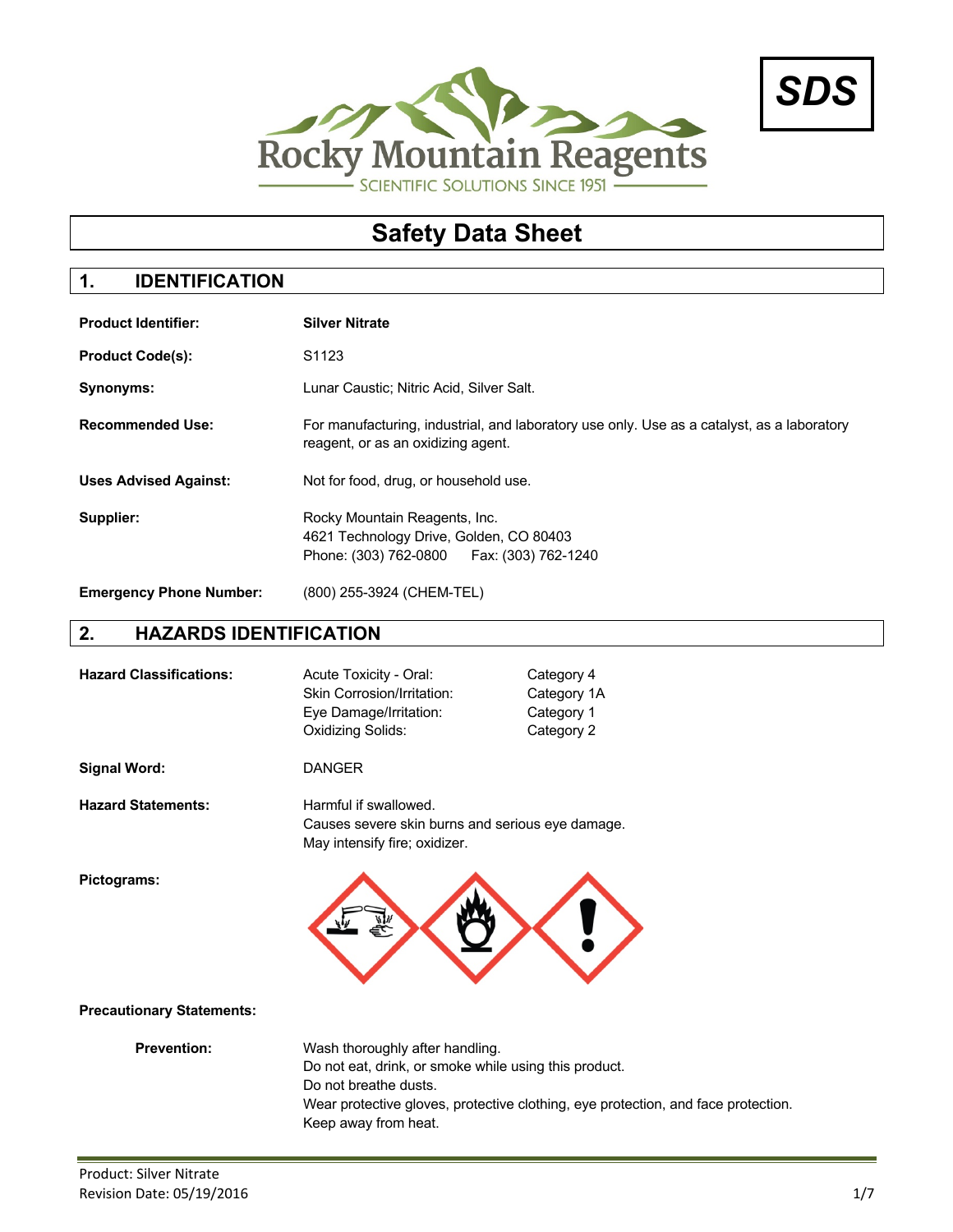|                                                    | Keep away from clothing and combustible materials.                                                                                       |
|----------------------------------------------------|------------------------------------------------------------------------------------------------------------------------------------------|
|                                                    | Take any precaution to avoid mixing with combustibles and incompatible materials.                                                        |
| Response:                                          | Immediately call a poison center or doctor.                                                                                              |
|                                                    | If swallowed: Rinse mouth. Do NOT induce vomiting.                                                                                       |
|                                                    | If on skin (or hair): Take off immediately all contaminated clothing. Rinse skin with water.<br>Wash contaminated clothing before reuse. |
|                                                    | If inhaled: Remove person to fresh air and keep comfortable for breathing.                                                               |
|                                                    | If in eyes: Rinse cautiously with water for several minutes. Remove contact lenses, if<br>present and easy to do. Continue rinsing.      |
|                                                    | In case of fire: Use water spray, dry powder, alcohol resistant foam, or carbon dioxide to<br>extinguish.                                |
| Storage:                                           | Store locked up.                                                                                                                         |
| Disposal:                                          | Dispose of contents and container in accordance with local, regional, national, and<br>international regulations.                        |
| <b>Hazards Not Otherwise</b><br><b>Classified:</b> | This product is toxic to aquatic life. Avoid release to the environment.                                                                 |
| <b>Toxicity Statement:</b>                         | Not applicable.                                                                                                                          |

# **3. COMPOSITION AND INFORMATION ON INGREDIENTS**

| Component             | <b>Common Name / Synonyms</b> | CAS#      | <b>Chemical Formula</b> | % by Weight |
|-----------------------|-------------------------------|-----------|-------------------------|-------------|
| <b>Silver Nitrate</b> | ∟unar Caustic                 | 7761-88-8 | AaNO <sub>3</sub>       | $\geq 99.0$ |

Trade Secret Statement: Not applicable.

# **4. FIRST AID MEASURES**

## **First Aid Procedures:**

| Inhalation:                  | Move to fresh air. If breathing is difficult, give oxygen. If not breathing, give artificial<br>respiration. Call a physician or poison control center immediately.                                                                                                          |
|------------------------------|------------------------------------------------------------------------------------------------------------------------------------------------------------------------------------------------------------------------------------------------------------------------------|
| Ingestion:                   | Do not induce vomiting unless directed to do so by medical personnel. If vomiting occurs,<br>keep head low so that vomit does not enter lungs. Rinse mouth. Never give anything by<br>mouth to an unconscious person. Call a physician or poison control center immediately. |
| <b>Skin Contact:</b>         | Wash skin with plenty of water for at least 15 minutes. Remove contaminated clothing and<br>shoes. Wash clothing before reuse. Call a physician or poison control center immediately.                                                                                        |
| <b>Eye Contact:</b>          | Check for and remove contact lenses. Immediately flush eyes with gentle but large stream<br>of water for at least 15 minutes, lifting lower and upper eyelids occasionally. Call a physician<br>or poison control center immediately.                                        |
| <b>General Advice:</b>       | Poison information centers in each state can provide additional assistance for scheduled<br>poisons. Ensure that medical personnel and those providing first aid are aware of the<br>material(s) involved and take precautions to protect themselves.                        |
| <b>Symptoms and Effects:</b> | Corrosive. Ingestion may cause burns, abdominal pain, organ damage, and skin<br>discoloration. Inhalation may cause respiratory irritation. Contact with skin or eyes may<br>cause burns and tissue discoloration.                                                           |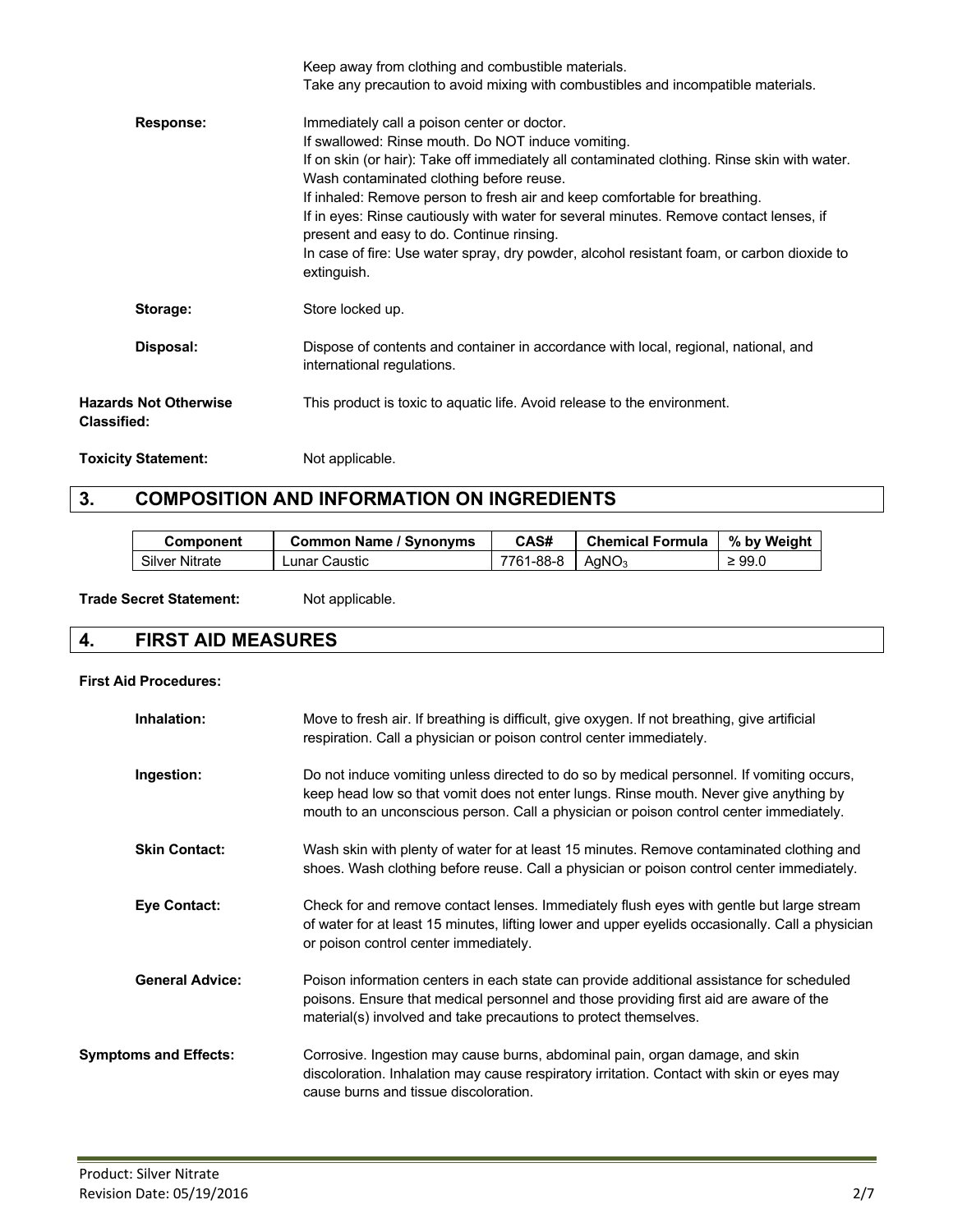**Immediate Medical Care/** Call a physician or poison control center immediately. Treat symptomatically. Symptoms

## **5. FIREFIGHTING MEASURES**

| <b>Suitable Extinguishing Media:</b>                                         | Water spray, dry powder, alcohol resistant foam, carbon dioxide.                                                                                                                                                                                                                                                                               |
|------------------------------------------------------------------------------|------------------------------------------------------------------------------------------------------------------------------------------------------------------------------------------------------------------------------------------------------------------------------------------------------------------------------------------------|
|                                                                              | Unsuitable Extinguishing Media: Do not use a solid (straight) water stream, as it may scatter and spread fire.                                                                                                                                                                                                                                 |
| <b>Hazardous Combustion</b><br><b>Products:</b>                              | Nitrogen oxides, silver oxides. Excessive thermal conditions may yield corrosive and/or toxic<br>fumes.                                                                                                                                                                                                                                        |
| <b>Specific Hazards:</b>                                                     | Oxidizer. Contact with combustible and organic material may cause fire. This product will<br>accelerate burning when involved in a fire. May cause explosion hazard if contacted with<br>flammable materials or if heated.                                                                                                                     |
| <b>Special Protective Equipment/</b><br><b>Precautions for Firefighters:</b> | As in any fire, wear MSHA/NIOSH-approved (or equivalent), self-contained, positive-<br>pressure or pressure-demand breathing apparatus and full protective gear. Use water spray<br>to cool unopened containers. Move containers from fire area if you can do so without risk. In<br>the event of fire and/or explosion, do not breathe fumes. |

## **6. ACCIDENTAL RELEASE MEASURES**

| <b>Personal Precautions and</b><br><b>Protective Equipment:</b> | Isolate hazard area and keep unnecessary and unprotected personnel away from the area<br>of the leak or spill. Keep upwind. Wear appropriate personal protective equipment (see<br>Section 8). Avoid contact with eyes, skin, clothing, and combustible materials.                                                                                                                                    |
|-----------------------------------------------------------------|-------------------------------------------------------------------------------------------------------------------------------------------------------------------------------------------------------------------------------------------------------------------------------------------------------------------------------------------------------------------------------------------------------|
| <b>Emergency Procedures:</b>                                    | In case of chemical emergency, or if unsure how to address an accidental release, consult a<br>professional (see Section 1).                                                                                                                                                                                                                                                                          |
| <b>Methods for Containment:</b>                                 | Stop the flow of material, if this is without risk. Prevent entry into waterways, sewer,<br>basements, or confined areas. Dike the spilled material, where this is possible. Keep<br>combustibles away from spilled materials. Product should not be released to the<br>environment. Avoid generation of product dust.                                                                                |
| <b>Methods for Cleanup:</b>                                     | Keep combustibles away from spilled material. Absorb spill with an inert material (e.g.<br>vermiculite, dry sand, earth, cloth, or fleece) and place in a non-combustible container for<br>reclamation or disposal. Do not flush to sewer. Clean contaminated surface thoroughly.<br>Never return spills in original containers for reuse. Clean up in accordance with all<br>applicable regulations. |

## **7. HANDLING AND STORAGE**

**Handling:** Wear personal protective equipment (see Section 8). Provide sufficient air exchange and/or exhaust in work areas. Avoid contact with skin, eyes, clothing, and combustible materials. Avoid generation of product dust. Do not ingest. When using, do not eat, drink, or smoke. Keep away from incompatible materials (see Section 10). Handle in accordance with good industrial hygiene and safety practice. Wash thoroughly after handling. Containers of this material may be hazardous when empty, as they retain product residues. Observe all warnings and precautions listed for this product.

**Storage:** Store in a cool, dry, ventilated area. Keep out of light. Keep away from heat and sources of ignition. Do not store near combustible materials. Store in a segregated and approved area away from incompatible materials (see Section 10). Store in original container. Keep containers tightly closed and upright. Keep away from food, drink, and animal foodstuffs.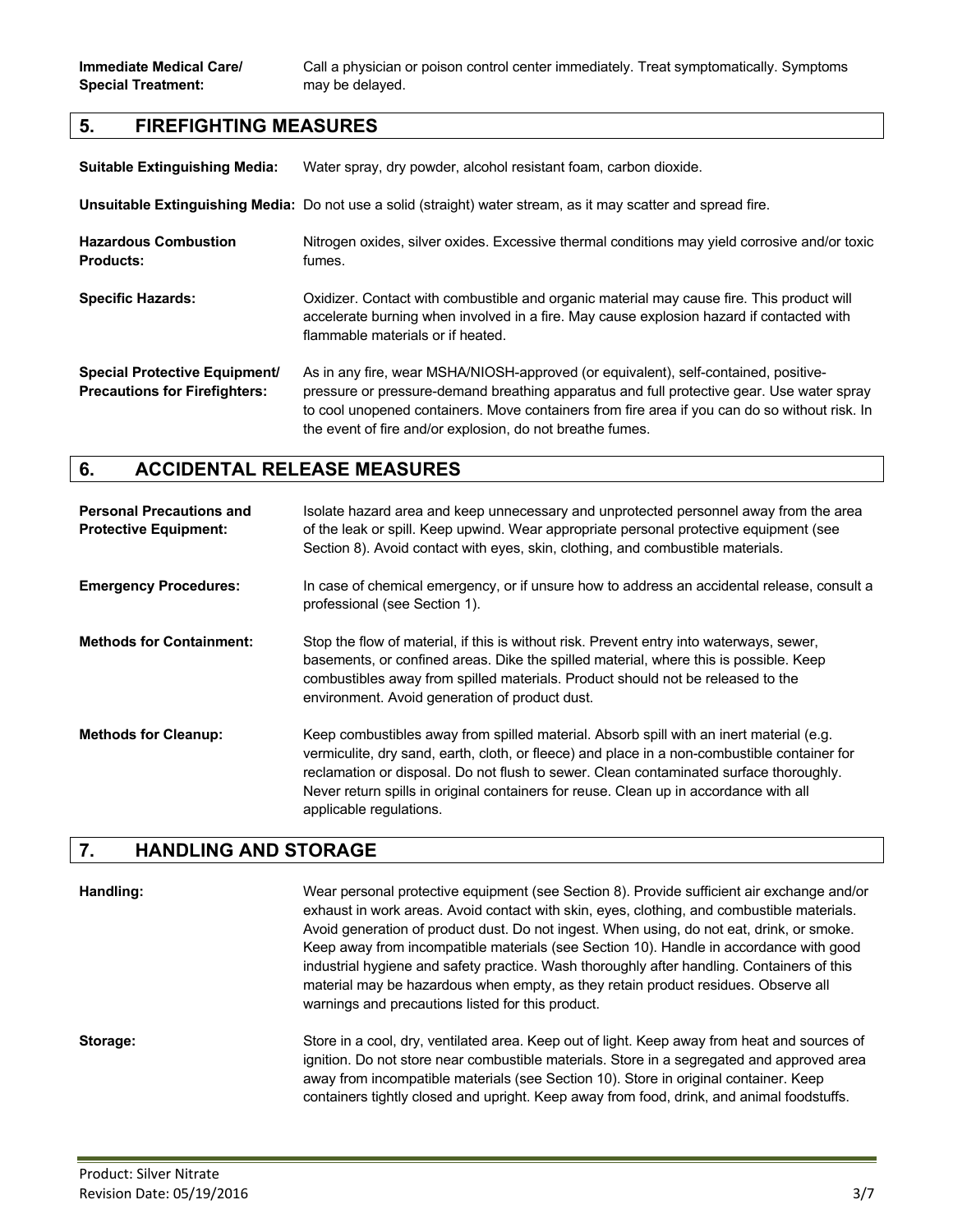# **8. EXPOSURE CONTROLS AND PERSONAL PROTECTION**

| <b>Exposure Limits:</b>      | ACGIH (TLV):<br>OSHA (PEL): | 0.01 mg/m <sup>3</sup><br>$0.01 \text{ mg/m}^3$                                                                                                                                                                                                                                                                                                        |
|------------------------------|-----------------------------|--------------------------------------------------------------------------------------------------------------------------------------------------------------------------------------------------------------------------------------------------------------------------------------------------------------------------------------------------------|
| <b>Engineering Controls:</b> |                             | Ensure adequate ventilation. Ventilation rates should be matched to conditions. If<br>applicable, use process enclosures, local exhaust ventilation, or other engineering controls<br>to maintain airborne levels below recommended exposure limits. If exposure limits have not<br>been established, maintain airborne levels to an acceptable level. |

**Personal Protective Measures:**

| <b>Eye/Face Protection:</b>                                           | Wear safety glasses with side shields or goggles and a face shield. Maintain approved eye<br>wash station and accessible rinse facilities in work area.                                                                                                                                                                                                                                                                                                              |  |
|-----------------------------------------------------------------------|----------------------------------------------------------------------------------------------------------------------------------------------------------------------------------------------------------------------------------------------------------------------------------------------------------------------------------------------------------------------------------------------------------------------------------------------------------------------|--|
| <b>Skin Protection:</b>                                               | Wear appropriate chemical resistant clothing (with long sleeves) and appropriate chemical<br>resistant gloves.                                                                                                                                                                                                                                                                                                                                                       |  |
| <b>Respiratory Protection:</b>                                        | An air-purifying, NIOSH-approved respirator with appropriate cartridge or canister may be<br>permissible under certain circumstances where airborne concentrations are expected to<br>exceed exposure limits. Use a positive-pressure, air-supplied respirator if there is any<br>potential for an uncontrolled release, if exposure levels are unknown, or if any other<br>circumstances exist where air-purifying respirators may not provide adequate protection. |  |
| <b>Specific Requirements</b><br>for Personal Protective<br>Equipment: | Ensure that glove material is compatible with this product. This information is available from<br>glove manufacturers.                                                                                                                                                                                                                                                                                                                                               |  |

# **9. PHYSICAL AND CHEMICAL PROPERTIES**

*Unless otherwise indicated, all properties are given at 25 °C and standard pressure.*

| Appearance:                           | Colorless to white, crystalline solid.                        |  |  |
|---------------------------------------|---------------------------------------------------------------|--|--|
| Odor:                                 | Odorless.                                                     |  |  |
| <b>Odor Threshold:</b>                | No information found.                                         |  |  |
| <b>Formula Weight:</b>                | 169.87                                                        |  |  |
| pH:                                   | $5.4 - 6.4$ (10% w/v solution)                                |  |  |
| <b>Melting/Freezing Point:</b>        | 212 °C                                                        |  |  |
| <b>Boiling Point/Range:</b>           | 440 °C                                                        |  |  |
| <b>Decomposition Temperature:</b>     | $<$ 444 °C                                                    |  |  |
| <b>Flash Point:</b>                   | Not applicable.                                               |  |  |
| <b>Auto-ignition Temperature:</b>     | Not applicable.                                               |  |  |
| <b>Flammability:</b>                  | Not applicable.                                               |  |  |
| <b>Flammability/Explosive Limits:</b> | Not applicable.                                               |  |  |
| Solubility:                           | 1440 g/L aqueous. Soluble in ammonia, alcohol, diethyl ether. |  |  |
| <b>Vapor Pressure:</b>                | No information found.                                         |  |  |
| <b>Vapor Density:</b>                 | No information found.                                         |  |  |
|                                       |                                                               |  |  |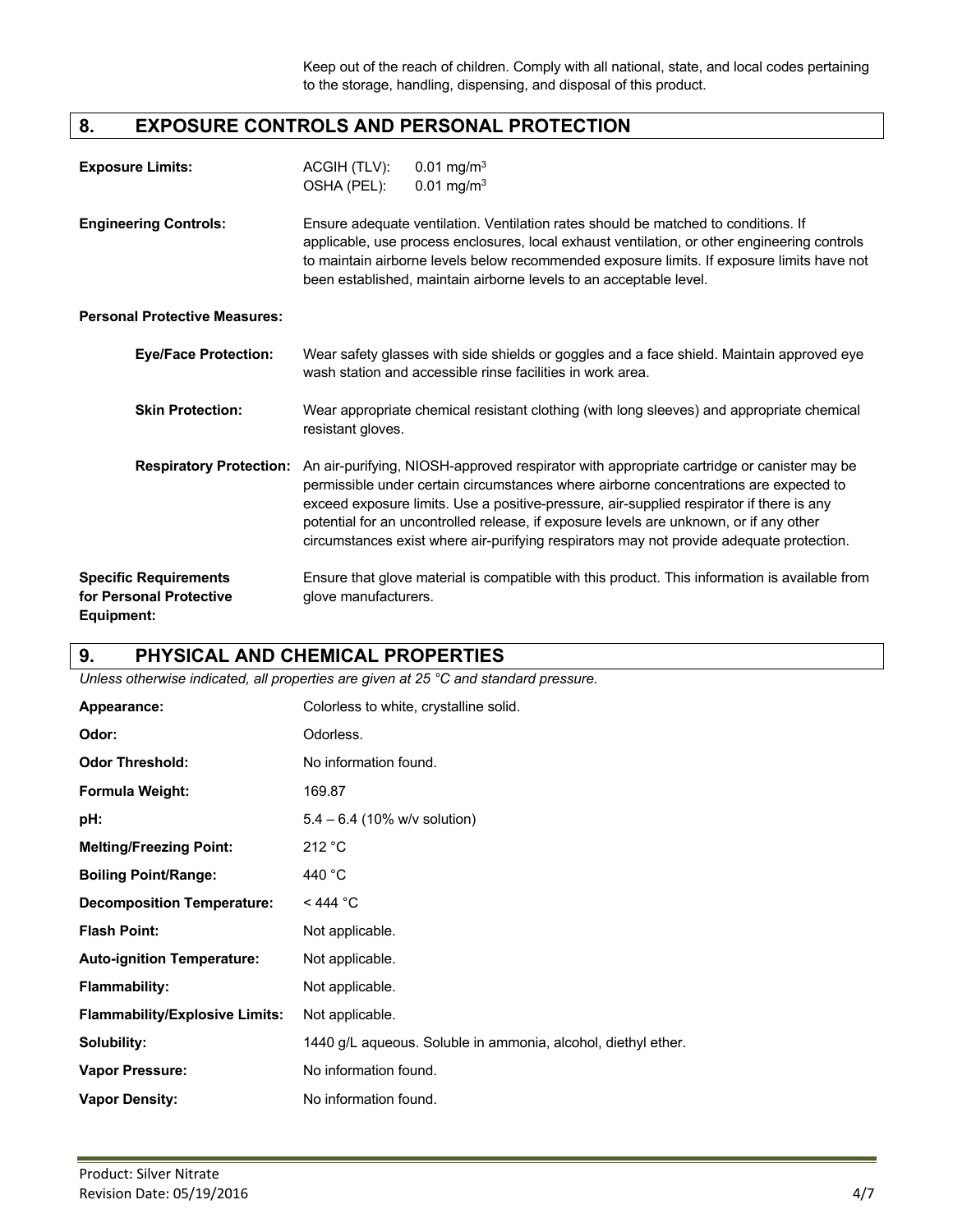| <b>Specific Gravity:</b>                           | 4.35 (Water = 1)      |
|----------------------------------------------------|-----------------------|
| <b>Evaporation Rate:</b>                           | No information found. |
| <b>Viscosity:</b>                                  | No information found. |
| <b>Partition Coefficient</b><br>(n-octanol/water): | No information found. |

# **10. STABILITY AND REACTIVITY**

| <b>Reactivity Data:</b>                              | Corrosive. See Section 11.                                                                                                                                                                             |
|------------------------------------------------------|--------------------------------------------------------------------------------------------------------------------------------------------------------------------------------------------------------|
| <b>Chemical Stability:</b>                           | Stable under normal conditions. Oxidizer; contact with combustible materials may cause<br>fire. Sensitive to light.                                                                                    |
| <b>Conditions to Avoid:</b>                          | Heat, light, dust formation, incompatible materials.                                                                                                                                                   |
| Incompatible Materials:                              | Reducing agents, combustible materials, organic materials, alkalis.                                                                                                                                    |
| <b>Hazardous Decomposition</b><br><b>Products:</b>   | Nitrogen oxides, silver oxides. May decompose upon heating to produce corrosive and/or<br>toxic fumes.                                                                                                 |
| <b>Possibility of Hazardous</b><br><b>Reactions:</b> | May react vigorously, violently, or explosively if exposed to extreme thermal conditions or to<br>the incompatible materials listed above. Formation of product dust may cause an explosion<br>hazard. |
| <b>Hazardous Polymerization:</b>                     | Will not occur.                                                                                                                                                                                        |

# **11. TOXICOLOGICAL INFORMATION**

| <b>Routes of Exposure:</b>   | Inhalation, ingestion, skin contact, eye contact.                                                                                                                                                                                      |
|------------------------------|----------------------------------------------------------------------------------------------------------------------------------------------------------------------------------------------------------------------------------------|
| <b>Acute Effects:</b>        | Harmful if swallowed, inhaled, absorbed through the skin, or exposed to the eyes. May<br>cause burns to the eyes, skin, respiratory tract, and gastrointestinal tract. May affect the<br>respiratory system and cardiovascular system. |
| <b>Chronic Effects:</b>      | Prolonged or repeated exposure may cause skin and tissue discoloration, lung damage,<br>liver effects, and kidney effects.                                                                                                             |
| <b>Toxicological Data:</b>   | $LD_{50}$ Oral, Rat:<br>1173 mg/kg<br>Causes severe eye irritation based on animal data.                                                                                                                                               |
| <b>Symptoms of Exposure:</b> | Irritation, burns, headache, nausea, vomiting, abdominal pain, difficulty breathing,<br>hypermotility, darkening of skin or tissues (argyria), vomiting, diarrhea, cyanosis.                                                           |
| <b>Carcinogenic Effects:</b> | This product is not considered to be a carcinogen by IARC, ACGIH, NTP, or OSHA.                                                                                                                                                        |

# **12. ECOLOGICAL INFORMATION**

| <b>Ecotoxicological Data:</b>         | $LC_{50}$ , Rainbow Trout (Oncorhynchus mykiss):<br>EC <sub>50</sub> , Water Flea (Daphnia magna): |                      | $0.006$ mg/L 96 h<br>0.0006 mg/L 48 h |
|---------------------------------------|----------------------------------------------------------------------------------------------------|----------------------|---------------------------------------|
| <b>Persistence and Degradability:</b> | Bioaccumulative Potential:<br><b>Bioconcentration Factor:</b>                                      | 60 d, 70 ug/L<br>120 |                                       |
| <b>Environmental Effects:</b>         | Very toxic to aquatic life. Avoid exposure to the environment.                                     |                      |                                       |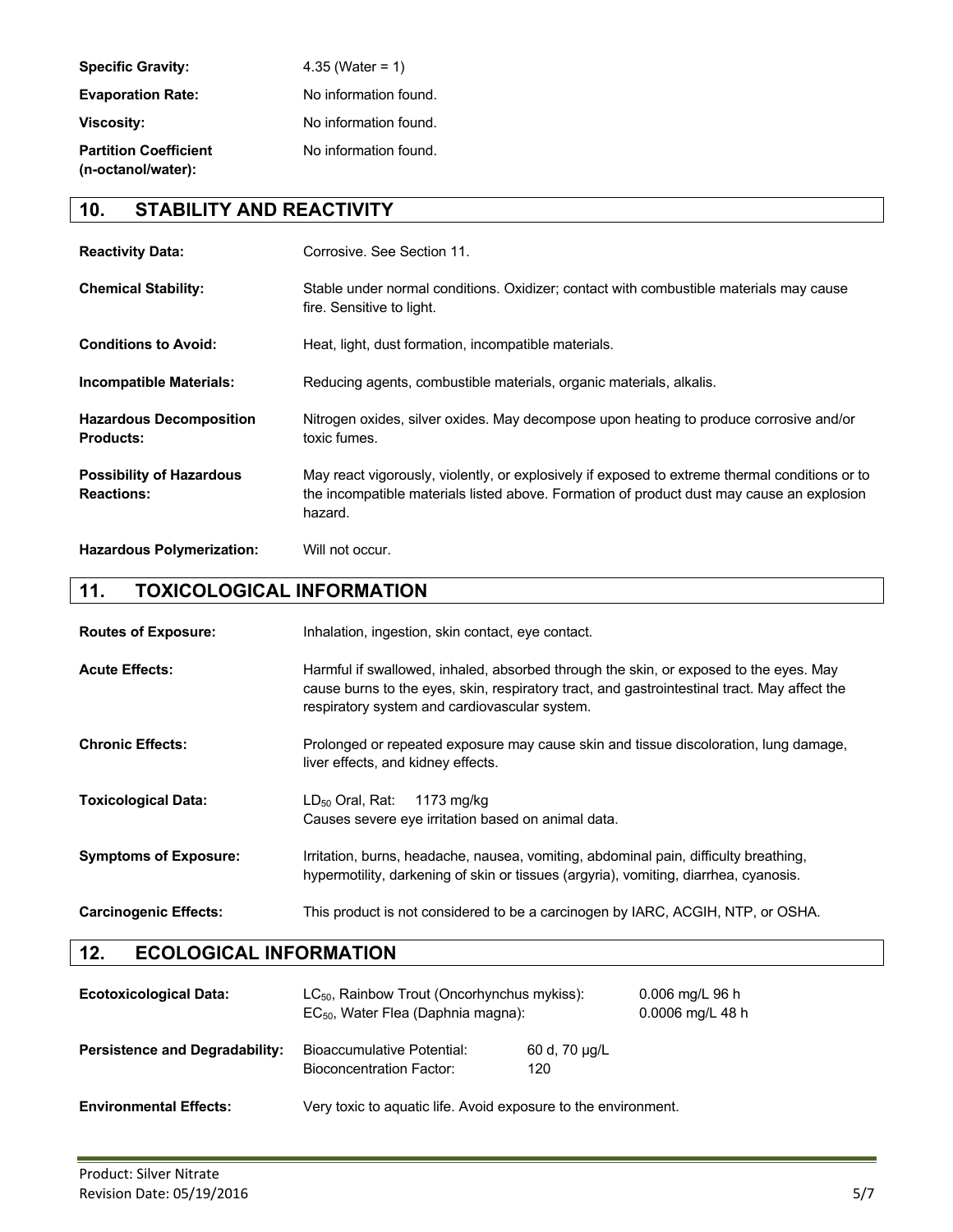# **13. DISPOSAL INFORMATION**

| <b>Disposal Instructions:</b>  | All wastes must be handled in accordance with local, state, and federal regulations.<br>Minimize exposure to product waste (see Section 8). Do not dispose unused waste down<br>drains or into sewers. |
|--------------------------------|--------------------------------------------------------------------------------------------------------------------------------------------------------------------------------------------------------|
| <b>Contaminated Packaging:</b> | Because emptied containers retain product residue, follow label warnings even after<br>container is emptied. Offer rinsed packaging material to local recycling facilities.                            |
| <b>Waste Codes:</b>            | No information found.                                                                                                                                                                                  |

# **14. TRANSPORT INFORMATION**

**DOT:**

| <b>UN Number:</b>                                  | UN1493                |
|----------------------------------------------------|-----------------------|
| <b>Proper Shipping Name:</b> Silver nitrate        |                       |
| <b>Hazard Class:</b>                               | 5.1                   |
| <b>Packing Group:</b>                              | Ш                     |
| <b>ERG Number:</b>                                 | 140                   |
| <b>Environmental Hazard</b><br><b>Regulations:</b> | No information found. |

**Other Transport Precautions:** DOT Reportable Quantity: 1 lb

# **15. REGULATORY INFORMATION**

### **U.S. Federal Regulations**:

| <b>OSHA:</b>           | This product is considered a "Hazardous Chemical" as defined by the OSHA Hazard<br>Communication Standard, 29 CFR 1910, 1200. |
|------------------------|-------------------------------------------------------------------------------------------------------------------------------|
| <b>TSCA Inventory:</b> | All components of this product are on the U.S. TSCA Inventory.                                                                |

## **U.S. EPCRA (SARA Title III):**

Section 302: No information found.

**Sections 311/312:**

| <b>Hazard Category</b>           | List (Yes/No) |
|----------------------------------|---------------|
| Section 311 - Hazardous Chemical | Yes           |
| Immediate Hazard                 | Yes           |
| Delayed Hazard                   | Yes           |
| Fire Hazard                      | No            |
| Pressure Hazard                  | No            |
| <b>Reactivity Hazard</b>         | Yes           |

Section 313: Silver Nitrate

**CERCLA Reportable Quantities:** Silver Nitrate: 1 lb